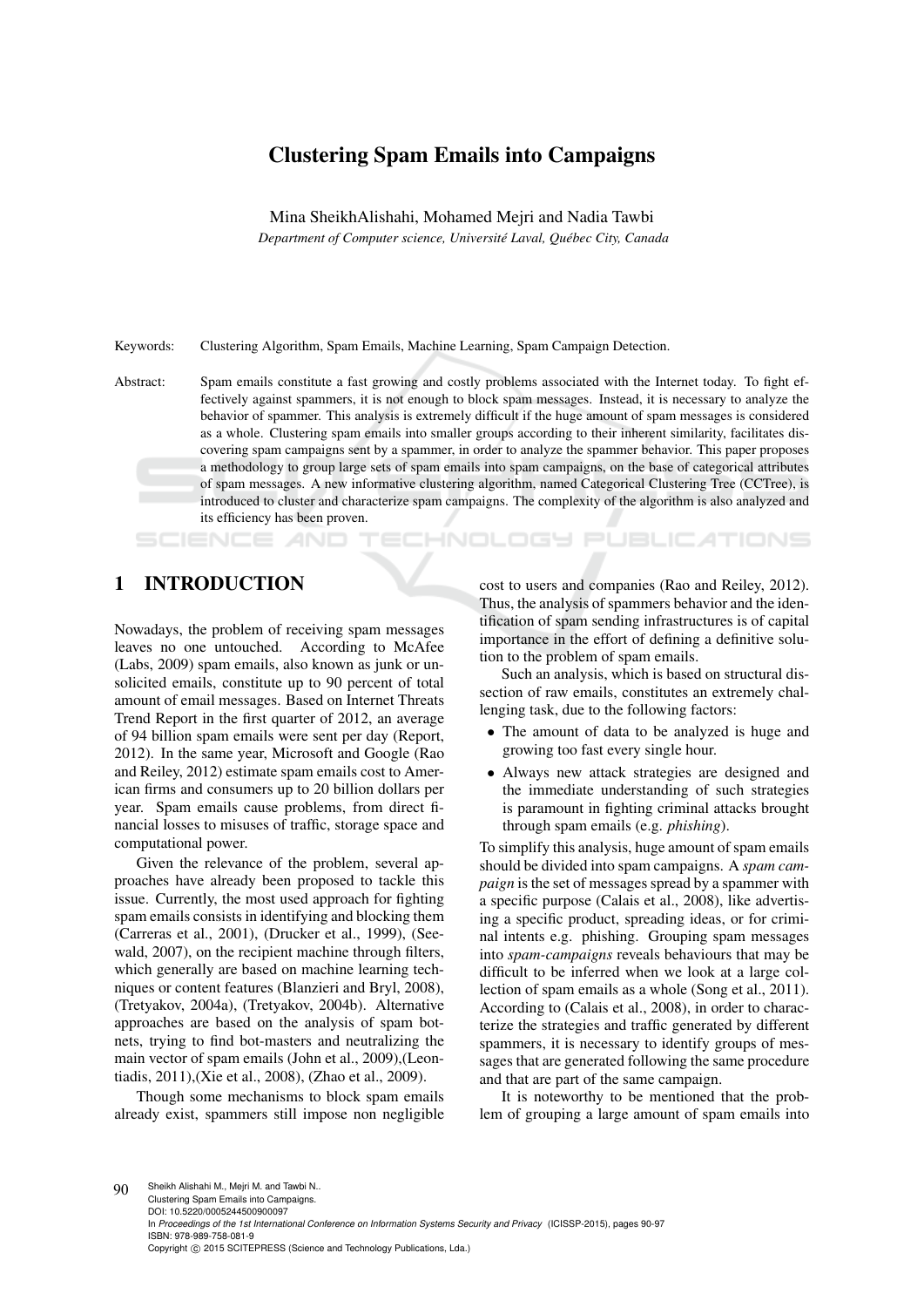smaller groups is an *unsupervised learning* task. The reason is that there is no labeled data for training a classifier in the beginning. More specifically, *supervised learning* requires classes to be defined in advance and the availability of a training set with elements for each class. In several classification problems, this knowledge is not available and unsupervised learning is used instead. The problem of unsupervised learning refers to trying to find hidden structure in unlabeled data (Ghahramani, 2004). The most known unsupervised learning methodology is *clustering*. Clustering is an unsupervised learning methodology that divides data into groups (clusters) of objects, such that object in the same group are more similar to each other than to those in other groups (Jain et al., 1999).

However, dividing spam messages into spam campaigns is not a trivial task due to the following reasons:

- Spam campaign types (classes) are not known beforehand.
- Feature extraction is difficult. Finding the elements that best characterize an email is an open problem addressed differently in various research works (Fette et al., 2007), (Bergholz et al., 2008), (Zhang et al., 2009), (Song et al., 2011).

For these reasons the most used approaches to classify spam emails is clustering them on the base of their similarities (Anderson et al., 2007), (Ramachandran and Feamster, 2006), (Song et al., 2011). However, the accuracy of current solutions is still somehow limited and further improvements are needed. While some categorical attributes, for example the language of spam message, are primary, discriminative and outstanding characteristics to specify a spam campaign, nevertheless in previous works (Kreibich et al., 2009), (Li and Hsieh, 2006), (Anderson et al., 2007), (Song et al., 2010a), (Song et al., 2010b),(Wei et al., 2008), (Calais Guerra et al., 2009), these categorical features are not considered, or the homogeneity of resulted campaigns are not on the base of these features.

In this short paper, after a thorough literature review on the clustering and classification of spam emails, we propose a preliminary work on the design of a *categorical* clustering algorithm for grouping spam emails, which is based on structural features of emails like language, number of links, email size etc. The rationale behind this approach is that two messages in the same format, i.e. similar language, size, same number of attachments, same amount of links, etc., are more probable to be originated from the same source, belonging thus to the same campaign. To this aim, we expect to extract categorical features (attributes) from spam emails, which are representative of their structure and that should clearly shape the differences between emails belonging to different campaigns.

The proposed clustering algorithm, named as *Categorical Clustering Tree* (CCTree), builds a tree starting from whole set of spam messages. At the beginning, the root node of the tree contains all data points, which constitutes a skewed dataset where non related data are mixed together. Then, the proposed clustering algorithm divides data points, step-by-step, clustering together data that are similar and obtaining homogeneous subsets of data points. The measure of similarity of clustered data points at each step of the algorithm is given by an index called *node purity*. If the level of purity is not sufficient, it means the data points belonging to this node are not sufficiently homogeneous and they should be divided into different subsets (nodes) based on the characteristic (attribute) that yields the highest value of *entropy*. The rationale under this choice is that dividing data on the base of the attribute which yields the greatest entropy helps in creating more homogeneous subset where the overall value of entropy is consistently reduced. This approach, aims at reducing the time needed to obtain homogeneous subsets. This division process of non homogeneous sets of data points is repeated iteratively till all sets are not sufficiently pure or the number of elements belonging to a node is less than a specific threshold set in advance. These pure sets are the leaves of the tree and will represent the different spam campaigns.

The usage of categorical attribute is crucial for the proposed approach, which exploits the Shannon Entropy (Shannon, 2001), which yields good results with categorical attributes.

After detailing the CCTree algorithm and briefly presenting categorical features for categorizing spam emails, we will discuss the algorithm efficiency proving its linear complexity.

The rest of the paper is structured as follows. Section 2 reports a literature review concerning the previous techniques used for clustering spam emails into campaigns. In Section 3, we describe the proposed methodology for clustering spam messages based on CCTree. In Section 4 the analysis of the proposed methodology is discussed. Finally, Section 5 is a brief conclusion and a sketch of some future directions.

### 2 RELATED WORK

To the best of our knowledge just a few works exist related to the problem of clustering spam emails into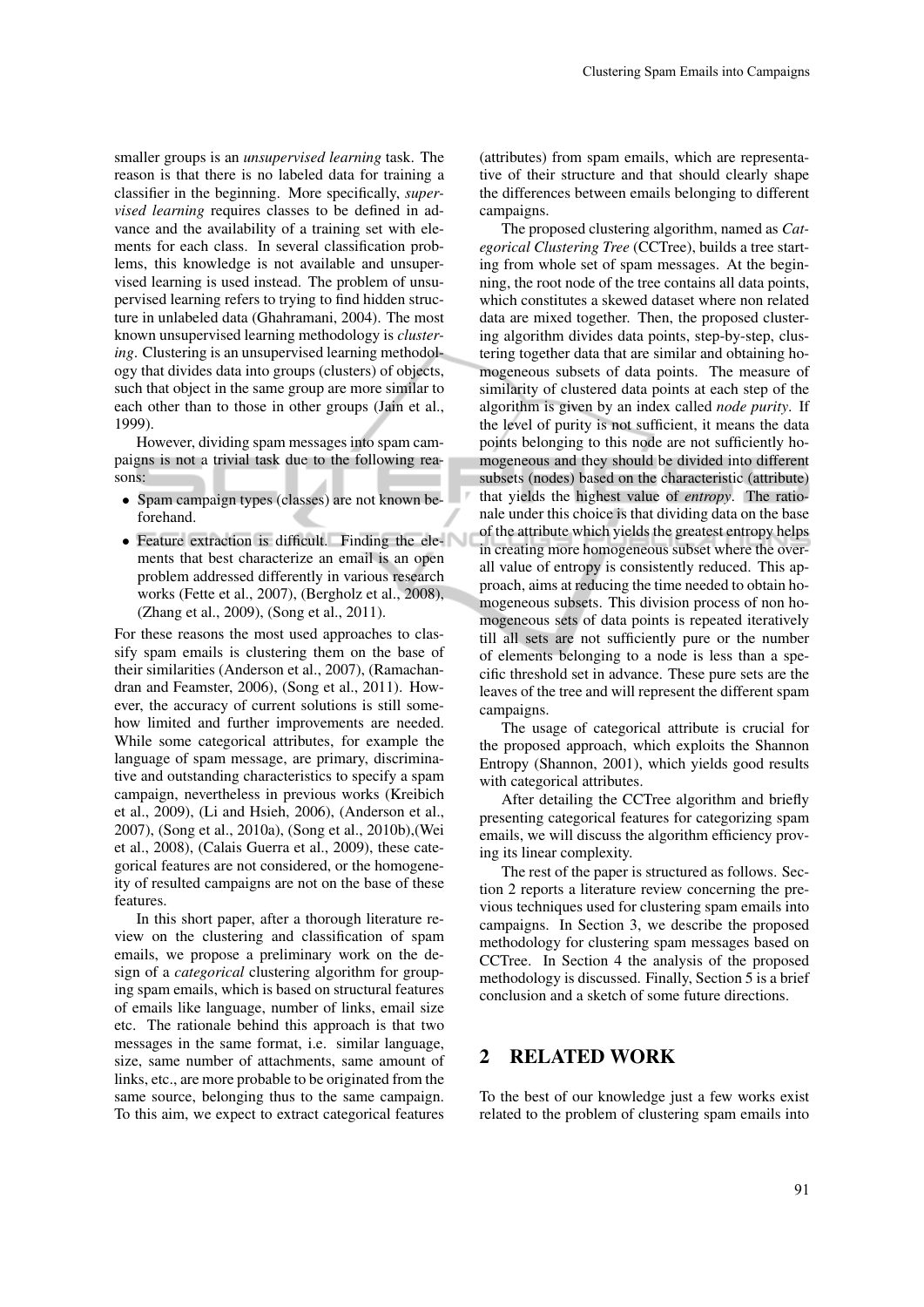campaigns.

In (Kreibich et al., 2009), the basic idea for identifying campaigns is keywords that stand for specific types of campaign. In this study, at first campaigns are found manually based on keywords and then some interesting results are extracted from groups of campaigns. As the result of needing manual scanning of spam, it is not suitable to be used for large amount of data set.

In (Gao et al., 2010) although the authors focus on analysis of spam URLs in Facebook, their study of URLs and clustering spam messages is similar to our goal concerning spam emails. First, all wall posts that share the same URLs are clustered together, then the description of wall posts are analyzed and if two wall posts have the same description their clusters are merged.

In Li et al. (Li and Hsieh, 2006), the authors believe that spam emails with identical URLs are highly clusterable and mostly sent in burst. In their method, if the same URL exists in spam emails from source A and source B, and each has a unique IP address, they will be connected with an edge to each other and the connected components are the desired clusters.

Spamscatter (Anderson et al., 2007) is a method that automatically clusters destination web sites extracted from URLs in spam emails with the use of image shingling. In image shingling, images are divided into blocks and the blocks are hashed, then two images are considered similar if 70 percent of the hashed blocks are the same.

In (Zhang et al., 2009) the spam emails are clustered based on their images to trace the origins of spam emails. They are visually resembled if their illustrations, text, layouts, and/or background textures are similar.

In (Song et al., 2010a), J. Song et al. focus on clustering spam emails based on IP addresses resolved from URLs inside the body of these emails. Two emails belong to the same cluster, if their IP address sets resolved from URLs are exactly the same.

In previous work pairwise comparison of each two emails is required for finding the clusters. This kind of comparison has two problems: the time complexity is quadratic, which is not suitable for big data clustering, and furthermore finding clusters is based on just one or two features of messages, which causes the decreasing of precision. In what follows, spam emails are grouped with the use of clustering algorithms.

In (Song et al., 2011) the same authors of (Song et al., 2010a) mentioned that only considering IP addresses resolved from URLs is insufficient for clustering. Since web servers contain lots of Web sites with the same IP address, so each IP cluster in (Song et al., 2010a) consists of a large amount of spam emails sent by different controlling entities.

Thus, the authors clustered spam emails by IP addresses resolved from URLs in their new method, called O-means clustering, which is based on Kmeans clustering method. The distance is based on 12 features in the body of an email which are expressed by numbers and the euclidian distance is used to measure the distance between two emails.

In (Song et al., 2010b) after clustering spam emails according to O-means method, the authors found that 10 largest clusters had sent about 90 percent of all spam emails in their data set. Hence, the authors investigate these 10 clusters to implement heuristic analysis for selecting significant features among 12 featurs used in previous work. As a result they select four most important features which could effectively separate these 10 clusters from each other. Since the idea for clustering is based on k-means clustering, computationally NP-hard algorithms. Also it requires the number of clusters to be known from beginning GY PUBLICATIONS

In (Wei et al., 2008) Wei et al. focus on a set of eleven attributes extracted from messages to cluster spam emails. Two clustering methods have been used: the agglomerative hierarchical algorithm clusters the whole data set. Next, for some clusters containing too many emails, *the connected component with weighted edges algorithm* is used to solve the problem of false positive rate.

With the use of agglomerative clustering (Han et al., 2011) a global clustering is done based on common features of email attributes. In the beginning, each email is a cluster by itself and then clusters sharing common features are merged. In this model, edges connect two nodes (spam emails) based on the eleven attributes. The desired clusters are the connected components of this graph with the weight above a specified threshold. This method suffers from not being useful for large data set. For each pair of spam messages, it is needed to compare eleven attributes to find the connectivity. This means pairwise comparison is required eleven times for each pair of messages. The basic hypothesis in FP-Tree method (Calais et al., 2008) for clustering spam emails is that some parts of spam messages are static in the view of recognizing a spam campaign. In this work as an improvement of (Li and Hsieh, 2006), just URLs are not considered for clustering. For identifying spam campaigns, Frequent Pattern Tree (FP-Tree) as a signature based method, is constructed from some features extracted from spam emails. These features are: language of email, message layout, type of message, URL and subject. In this tree, each node after root depicts a fea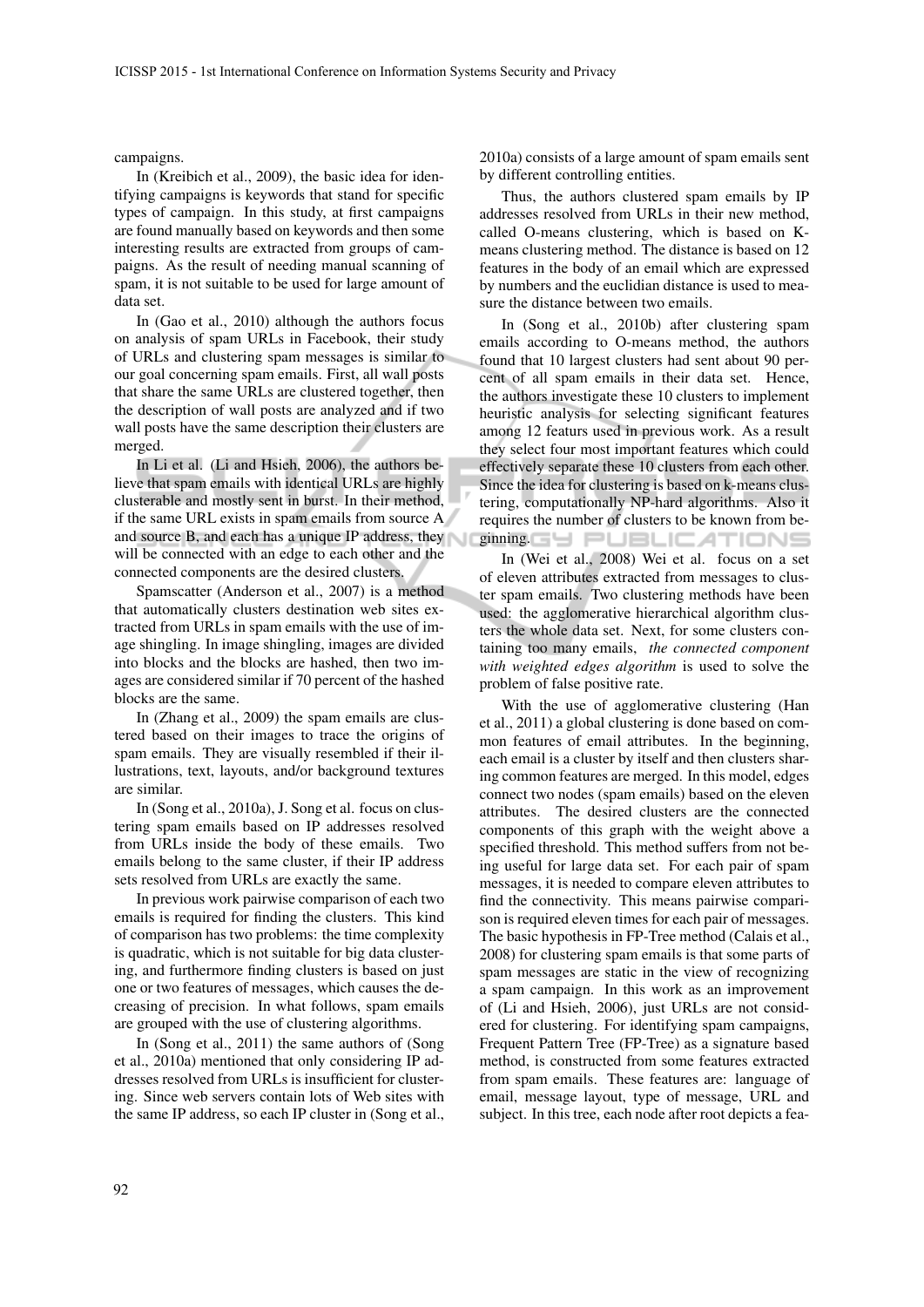ture extracted from the spam message that is shared by the sub-trees beneath. Thus, each path in this tree shows sets of features that co-occur in messages, with the property of non-increasing order of frequency of occurrences. FP-Tree is not an incremental method, i.e. when a new point is added to previous clustered data points, the process of clustering needs to be run from beginning. In their new method (Calais Guerra et al., 2009) named incremental FP-Tree, the frequencies are calculated when a new spam email is added. The point is inserted in the tree according to features it respects. The problem is that the properties of FP-Tree may not maintain any more; i.e. a parent node may become less frequent than its child. A set of operations "join", "division", "division with join" and "permutation" are suggested to reconstruct the tree periodically. In this model, when a point is added a traversal of the tree is required and then one of the suggested operations is executed. The problem of FP-Tree is that it is based on frequency of features rather than creating pure clusters in terms of homogeneity. The redundant features also are removed for specifying a campaign according the frequency property, while in our method redundant features are characterized based on purity or homogeneity of campaigns.

In summary, the previous works for clustering spam emails mainly could be divided in two categories: First group focus on pairwise comparison of each pair of emails, for example URL comparison, and second group that in which a clustering algorithm is used, for example O-means clustering. In general, the aforementioned previous works suffer from one of the following problems: 1) They consider one or two features for grouping spam messages, which decreases the accuracy, 2) The pairwise comparison is used, with quadratic time complexity, 3) The number of clusters is required as a former knowledge, 4) The features which create a pure cluster, could not be identified. In our proposed algorithm, we try to solve these problems.

## 3 THE PROPOSED **METHODOLOGY**

In this section we will present the Categorical Clustering Tree (CCTree) algorithm. The design goals that motivates the CCTree algorithm can be summarized as follows:

• The clustering algorithm should produce an informative structure which could be expressed easily and understood even by people who have no knowledge of the algorithm designs. This helps to shape the structure of each cluster, and then to infer the key factor of each cluster. For our problem, this helps shaping spam campaigns.

- There is no former knowledge about the final or desired number of clusters.
- Redundant features for specifying a campaign are removed
- The algorithm is robust and efficient even when analyzing very large set of data.

Hierarchical clustering algorithms are informative, self explicative structure, do not require to specify beforehand the number of clusters, and are mostly deterministic. Thus, it seems this category of clustering algorithms fulfills our goals.

The CCTree algorithm is hierarchical, thus, before detailing it, we will briefly report some preliminary notions on hierarchical clustering algorithms. Hierarchical clustering algorithms are divided into two categories:

- Divisive Hierarchical Clustering: top-down approach, which starts at the root with all data points and splits the tree. is more efficient compared
- Agglomerative hierarchical clustering: is a bottom up approach in which each observation starts in its own cluster, and pairs of clusters are merged as one moves up the hierarchy.

The divisive hierarchical clustering is more efficient than agglomerative (Cimiano et al., 2004) because of the lesser amount of needed comparisons. To be precise divisive clustering complexity is generally  $O(n^2)$ while agglomerative clustering is  $O(n^3)$ . Thus, we propose a divisive hierarchical clustering algorithm with an easily expressed structure.

In what follows, we present our proposed methodology named Categorical Clustering Tree (CCTree).

### 3.1 Categorical Clustering Tree Construction (CCTree)

The general idea for constructing the proposed Categorical Clustering Tree (CCTree) comes from supervised learning algorithms known as *Decision Trees* (Quinlan, 1986), (Quinlan, 1993).

To create the CCTree, a set of objects is given in which each data point is described in terms of a set of categorical attributes, e.g. the language of a message. Each attribute represents the value of an important feature of data and is limited to assume a set of discrete, mutually exclusive values, e.g. the *Language* as an attribute can take its values or features as *English* or *French*. Then, a tree is constructed in which the leaves of the tree are the desired clusters, while other nodes contain non pure data needing an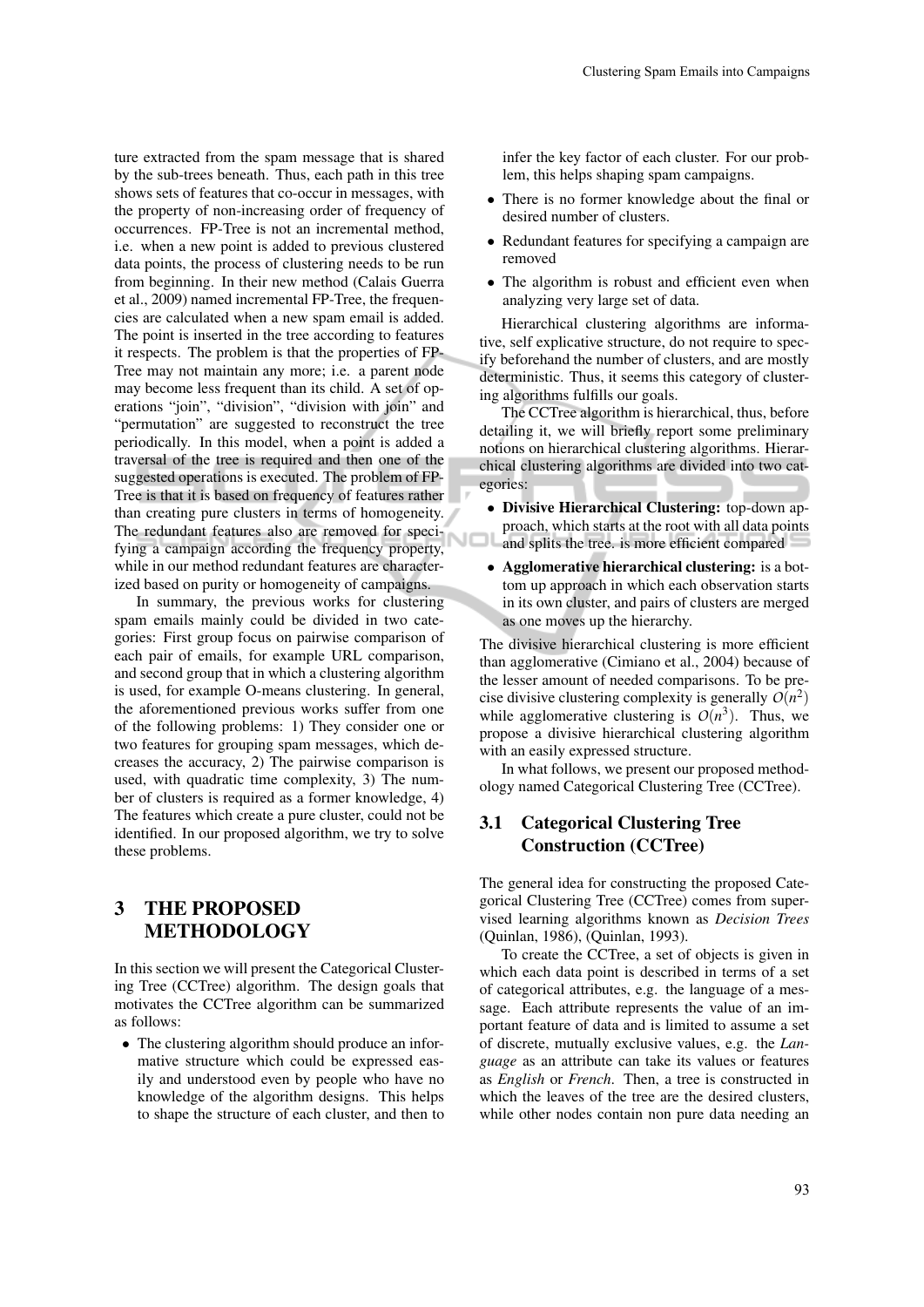attribute-based test to separate them. The separation is shown with a branch for each possible outcome of the specific attribute values. Each branch or edge extracted from that parent node is labeled with the selected value which directs data to the child node. The attribute for which the Shannon entropy is maximum is selected to divide the data based on it. A *purity function* on a node, based on Shannon entropy, is defined. Purity function represents how much the data belonging to a node are homogeneous. A required threshold of node purity is specified. When a node purity is equal or greater than this threshold, the node is labeled as a leaf or terminal node.

The precise process of CCTree construction can be formalized as follows.

- Input: Let *D* be a set of data points, containing *N* tuples on a set *A* of *d* attributes and a set of stop conditions *S*. These parameters are explained as follows.
	- **Attributes.** A set of *d* attributes  $\{A_1, A_2, \ldots, A_d\}$ is given, where each attribute is a set of mutually exclusive values. Thus, the *i'th* attribute could be written as  $A_i = \{v_1^i, v_2^i, \dots, v_{r_i}^i\}$ , where  $r_i$  is the number of features of attribute  $A_i$ .

For example *A<sup>i</sup>* could be the *Language* of spam email, and the set of possible values is {*english, french, spanish, other*}.

- Data Points. A set *D* of *N* data points is given, where each data is a vector whose elements are the values of attributes, i.e.  $D_i =$  $(v_{i_1}^1, v_{i_2}^2, \ldots, v_{i_d}^d)$  where  $v_{i_k}^k \in A_k$ . For example we have: *spam 1 = (English, excel attachment, image based)*.
- **Stop Conditions.** A set of stop conditions  $S =$  $({M, \varepsilon})$  is given where *M* is an upper bound for the number of points in a node to be considered as a leaf, and ε represents the minimum desired purity for each cluster. When a node purity is greater than  $\varepsilon$ , it will be labeled as a terminal node or leaf.

To calculate node purity or measuring how much the data belonging to a node are homogeneous, the purity function is formally defined as bellow.

In node  $i$ , the ratio of data respecting  $k'$ th value of *j'th* attribute,  $N_{kj}$ , divided by  $N_i$ , the total number of data belonging to node *i*, is extracted, shown by  $p(v_{kj_i}) = \frac{N_{kj}}{N_i}$ . Then the purity of node *i*, denoted by  $\rho(i)$ , is equal to:

$$
\rho(i) = -\sum_{j=1}^{d} \sum_{k=1}^{t_j} p(v_{kj_i}) log(p(v_{kj_i})) \quad (1)
$$

where *d* is the number of attributes describing the elements and  $t_j$  is the number of features of *j* 0 *th* attribute.

• **Output:** A set of clusters which are the leaves of the categorical clustering tree.

To formally explain the process of creating the tree, some definitions need to be introduced:

Distribution of Attribute Values. The distribution of the values of attribute  $A_j = \{v_1^j\}$  $x_1^j, y_2^j$  $\{v_1^j, \ldots, v_{r_j}^j\}$  in node *i* is equal to:

$$
D(A_{j_i}) = \{ p(v_{1_i}^j), p(v_{2_i}^j), \dots, p(v_{(r_j)_i}^j) \}
$$

Where  $p(v_i^{kj}) = \frac{N_{kj}}{N_i}$ ,  $N_{kj}$  represents the number of elements in node *i* having feature  $v^k$  of attribute *Aj* , and *N<sup>i</sup>* is the number of elements of node *i*.

Shannon Entropy. In information theory, entropy is a measure of the uncertainty of a random variable. More specifically the Shannon entropy (Shannon, 2001), as a measure of uncertainty, for a random variable *X* with *k* outcomes  $\{x_1, x_2, \ldots, x_k\}$  is defined as follows:

$$
H(X) = -\sum_{i=1}^{k} p(x_i) log p(x_i)
$$

where  $p(x_i) = \frac{N_i}{N}$ ,  $N_i$  is the number of outcomes of *x<sup>i</sup>* , and *N* is total number of elements of *X*. The amount of Shannon entropy is maximal when all outcomes are equally likely.

Actually, Shannon entropy shows the purity or homogeneity of a set of data points.

We report in the following the process of creating the CCTree:

At the beginning all data points, as the set of N tuples, are assigned to the root of the tree. Root is the first new node. The clustering process is applied iteratively for each new created node.

For each new node of the tree, the algorithm checks if the stop conditions are verified and if the number of data points is less than a threshold *M*, or the purity, defined in (1), is less than or equal to  $\varepsilon$ . In this case, the node is labeled as a leaf, otherwise the node should be split.

In order to find the best attribute to be used to divide the data in a node, the Shannon entropy based on the distribution of each attribute values is calculated. The attribute for which the Shannon entropy is maximal is selected. The reason is that the attribute which has the most equiprobable distribution of values, generates the highest amount of chaos (non homogeneity) in a node. For each possible value of the selected attribute, a branch is extracted from the node, with the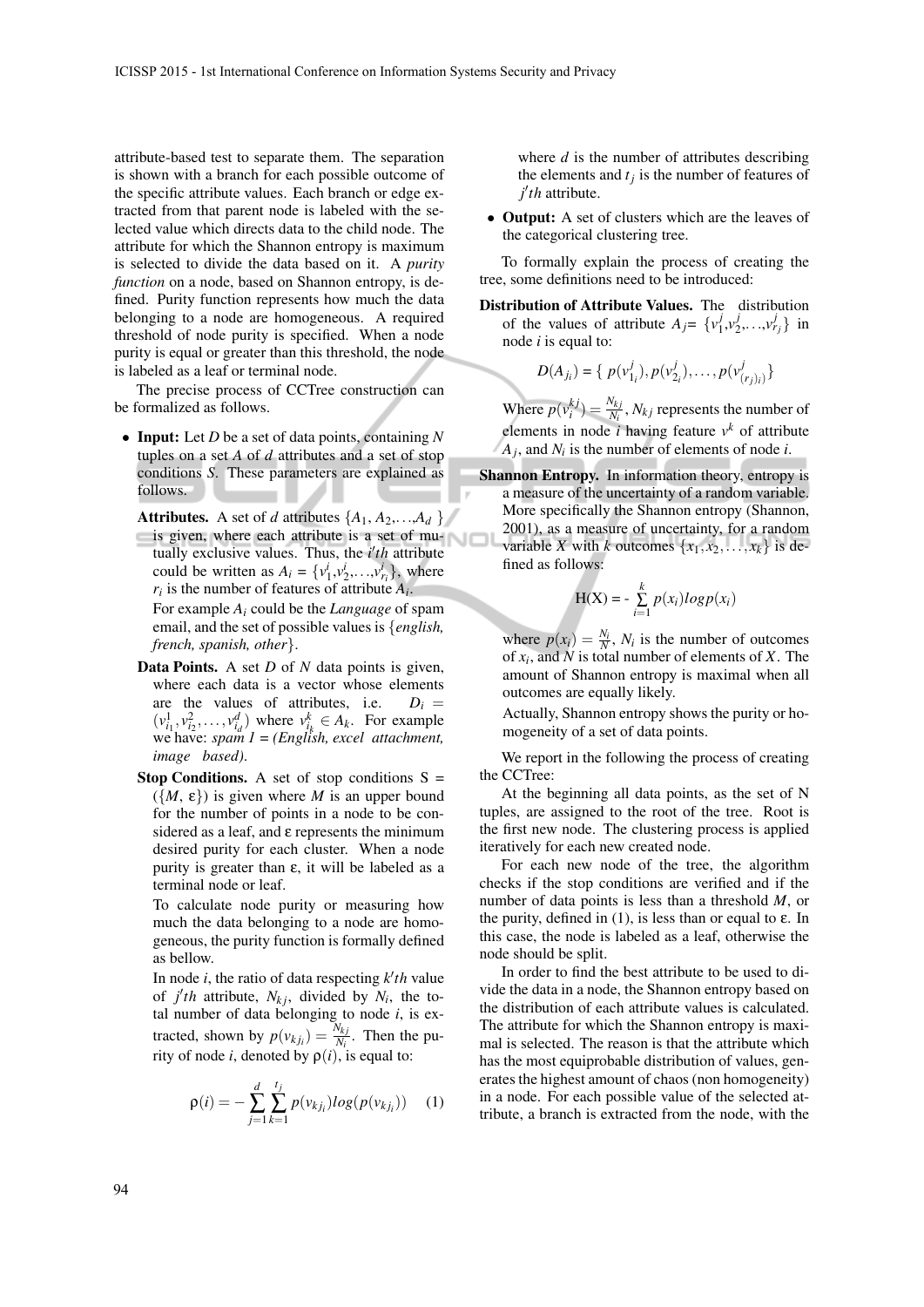label of that value, directing the data respecting that value to the corresponding child node. Then the process is iterated until each node is either a parent node or is labeled as a leaf. At the last step all final nodes or leaves of the tree are the set of desired clusters, named  ${C_1, C_2, \ldots, C_k}.$ 

Figure 1 depicts an example of a small CCTree, whilst a formal description of algorithm is given in Algorithm 1.



Figure 1: A small Categorical Clustering Tree (CCTree).

```
Input: Input: Data points Dk , Attributes Al
,
       Attribute Values Vm,
       node purity threshold, max num elem)
Output: Clusters Ck
Root node N_0 takes all data points D_kfor each node Ni!=leaf node do
   if node\_purity_i < node\_purity\_thresholdnum\_elem_i < max\_num\_elem then
       Label N_i as leaf;
   else
        for each attribute Aj do
           if Aj yields max Shannon entropy
            then
                use A_j to divide data of N_i;
                generate new nodes N_{i_1}, \ldots, N_{i_t}with t = size of V for attribute
                Aj
;
           end
       end
    end
end
```
Algorithm 1: Categorical Clustering Tree (CCTree) algorithm.

#### 3.2 Application to Spam Emails

To apply the proposed methodology to spam emails, a set of categorical features is extracted, which are representatives of the email structure. A preliminary list of extracted attributes is the following:

- Language: The language in which the email is written.
- Links Amount: Number of links found in the email. Five ranges (1 to 5, 5 to 10, 10 to 20, 20 to 50, more than 50) are used as values for this attribute.
- Email Size: The size of the raw email. Divided in 5 categories with the same rationale of the former attribute.
- Number of Images: Number of images in the body of spam messages, with same rational of the former attribute.
- HTML: boolean attribute. True if the email contains html tags. **JBLIC AT IMNE**
- Number of Attachment: Number of attachments is selected from the set  $\{1, 2, 3, 4, \text{more}\}.$
- Attachment Type: The attachment type is selected from the set {pdf, excell, word, no attachment, other}

The CCTree algorithm divides the emails in clusters on the base of formerly described features. Implementation of the proposed algorithm for testing and addition of other features will be object of future works.

### 4 COMPLEXITY OF THE PROPOSED METHODOLOGY

The proposed structure-based methodology for clustering spam emails into campaigns, while respects the aforementioned requirements of our problem, is linear in terms of complexity. This property becomes more impressive when it is compared with the complexity of previous works for grouping spam emails into campaigns, which are mostly based on pairwise comparison of spam messages, suffering from quadratic time complexity.

Here, we briefly discuss the precise time complexity of the proposed methodology. Let us consider  $n$  as the number of the whole data set,  $n_i$  the number of elements in node *i*, *m* the total number of features,  $v_l$  the number of features of attribute  $A_l$ ,  $r$  the number of attributes, and  $v_{max} = max\{v_l\}.$ 

For constructing a CCTree, it is needed to create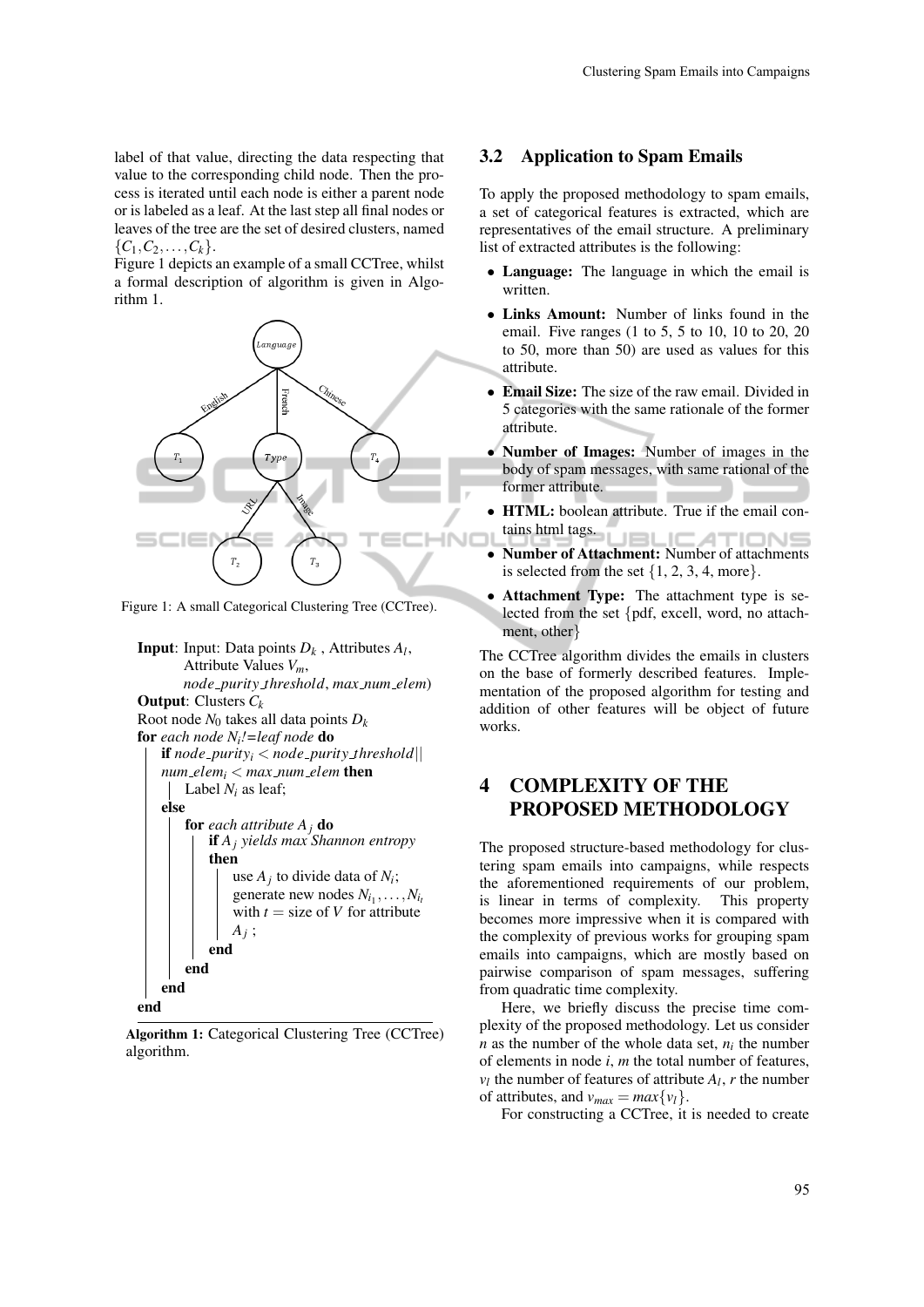an  $n_i \times m$  matrix based on the data belonging to each non leaf node *i*, which takes  $O(m \times n_i)$  time. The time for finding the appropriate attribute for dividing data based on it needs constant time. To divide the  $n_i$  points, based on the  $v_l$  features of selected attribute  $(A_l)$ ,  $O(n_i \times v_l)$  time is required. This process is repeated in each non leaf node. Thus, if *K* is the maximum number of non leaf nodes, which arises in a complete tree, then the maximum time required for constructing a CCTree with *n* elements is equal to  $O(K \times (n \times m + n \times v_{max}))$ .

# 5 CONCLUSION AND FUTURE **DIRECTIONS**

Spam emails impose a cost which is non negligible, damaging users and companies for several millions of dollars each year. To fight spammers effectively, catch them or analyze their behavior, it is not sufficient to stop spam messages from being delivered to the final recipient.

Characterizing a spam campaign sent by a specific spammer, instead, is necessary to analyze the spammer behavior. Such an analysis can be used to tailor a more specific prevention strategy which could be more effective in tackling the issue of spam emails. Considering a large set of spam emails as a whole, makes the definition of spam campaigns an extremely challenging task. Thus, we argue that a clustering algorithm is required to group this huge amount of data, based on message similarities.

In this paper we have proposed a new categorical clustering algorithm named CCTree, that we argue to be useful in the problem of clustering spam emails. This algorithm, in fact, allows an easy analysis of data based on an informative structure. The CCTree algorithm introduces an easy-to-understand representation, where it is possible to infer at a first glance the criteria used to group spam emails in clusters. This information can be used, for example, by officers to track and persecute a specific subset of spam emails, which may be related to an important crime.

In this paper, we have mainly presented the theoretical results of our approach, leaving the implementation of the CCTree algorithm and its usage in clustering spam emails as a future work. Furthermore, we plan to extend the presented approach including labeling of the various clusters. In fact, we plan to use supervised learning approach to assign a label to the various clusters, on the base of spammer goals. Verifying both the efficiency and effectiveness of the proposed approach on a large dataset has also been planned as a future work. Though preliminary, in this work we have shown that the algorithm is efficient, due to the low complexity. Further extensions of this work plan to add a large set of features to best describe the structure of spam emails, in addition to the ones already presented in this work.

### **REFERENCES**

- Anderson, D., Fleizach, C., Savage, S., and Voelker, G. (2007). Spamscatter: Characterizing internet scam hosting infrastructure. In *Proceedings of 16th USENIX Security Symposium on USENIX Security Symposium*.
- Bergholz, A., PaaB, G., Reichartz, F., Strobel, S., and Birlinghoven, S. (2008). Improved phishing detection using model-based features. In *In Fifth Conference on Email and Anti-Spam, CEAS*.
- Blanzieri, E. and Bryl, A. (2008). A survey of learningbased techniques of email spam filtering. *Artif. Intell. Rev.*, 29(1):63–92.
- Calais, P., Pires, D., Guedes, D., Meira, W., Hoepers, C., and Steding-Jessen, K. (2008). A campaign-based characterization of spamming strategies. In *CEAS*.
- Calais Guerra, P., Pires, D., C. Ribeiro, M., Guedes, D., Meira, W., Hoepers, C., H.P.C Chaves, M., and Steding-Jessen, K. (2009). Spam miner: A platform for detecting and characterizing spam campaigns. *Information Systems Applications*.
- Carreras, X., Marquez, L., and Salgado, J. (2001). Boosting trees for anti-spam email filtering. In *Proceedings of RANLP-01, 4th International Conference on Recent Advances in Natural Language Processing, Tzigov Chark, BG*, pages 58–64.
- Cimiano, P., Hotho, A., and Staab, S. (2004). Comparing conceptual, divisive and agglomerative clustering for learning taxonomies from text.
- Drucker, H., Wu, D., and Vapnik, V. (1999). Support vector machines for spam categorization. *Neural Networks, IEEE Transactions on*, 10(5):1048 –1054.
- Fette, I., Sadeh, N., and Tomasic, A. (2007). Learning to detect phishing emails. In *Proceedings of the 16th International Conference on World Wide Web*, pages 649–656. ACM.
- Gao, H., Hu, J., Wilson, C., Li, Z., Chen, Y., and Zhao, B. (2010). Detecting and characterizing social spam campaigns. In *Proceedings of the 10th annual conference on Internet measurement*, pages 35–47. ACM.
- Ghahramani, Z. (2004). Unsupervised learning. In *Advanced Lectures on Machine Learning*, volume 3176 of *Lecture Notes in Computer Science*, pages 72–112. Springer Berlin Heidelberg.
- Han, J., Kamber, M., and Pei, J. (2011). *Data Mining: Concepts and Techniques*. Morgan Kaufmann Publishers Inc., San Francisco, CA, USA, 3rd edition.
- Jain, A. K., Murty, M. N., and Flynn, P. J. (1999). Data clustering: A review. *ACM Comput. Surv.*, 31(3):264– 323.